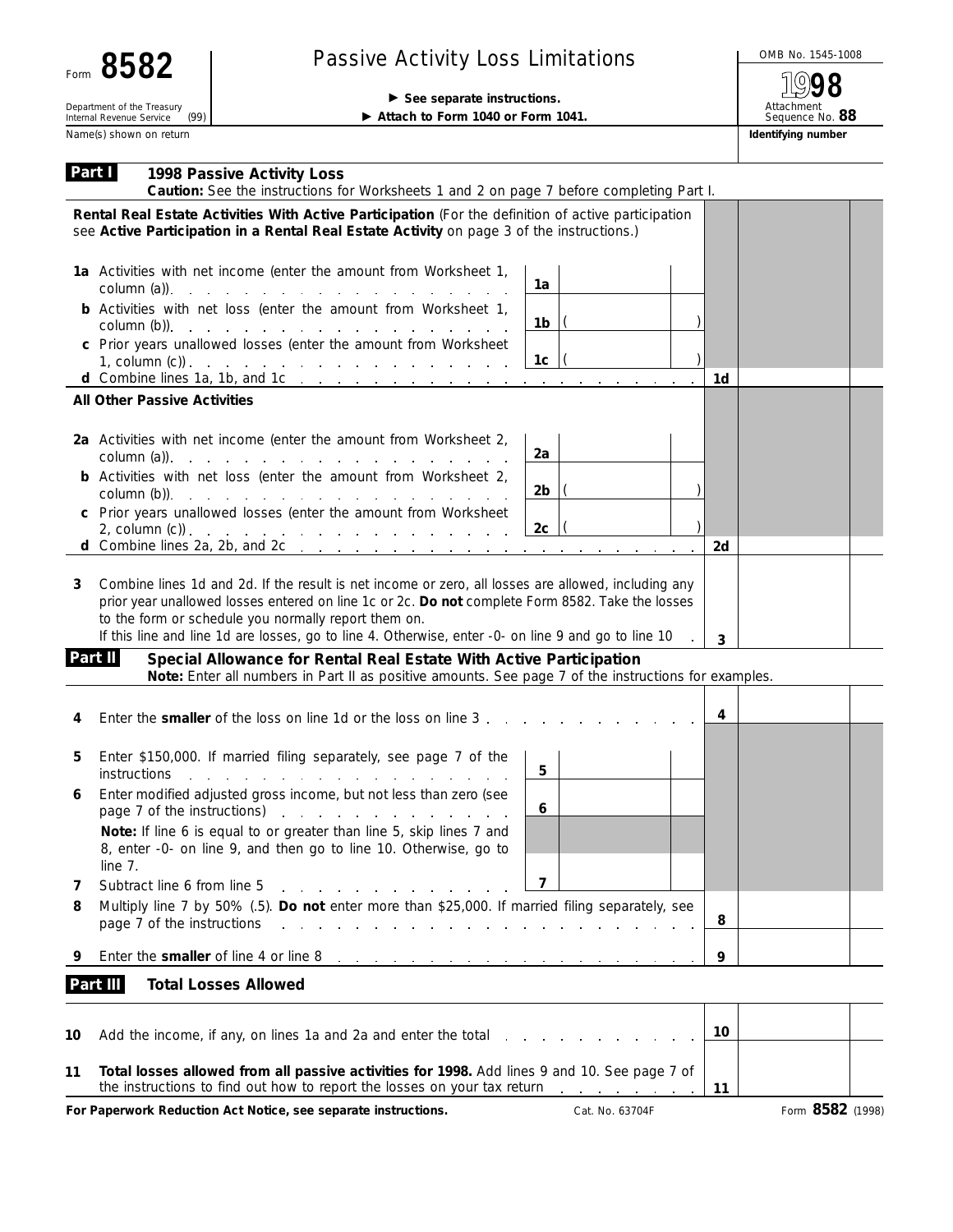| Caution: The worksheets are not required to be filed with your tax return and may be detached before filing Form |  |
|------------------------------------------------------------------------------------------------------------------|--|
| 8582. Keep a copy of the worksheets for your records.                                                            |  |

| Worksheet 1-For Form 8582, Lines 1a, 1b, and 1c (See page 7 of the instructions.)                                 |                                       |                           |  |                                 |  |                          |                                            |  |
|-------------------------------------------------------------------------------------------------------------------|---------------------------------------|---------------------------|--|---------------------------------|--|--------------------------|--------------------------------------------|--|
| Name of activity                                                                                                  | Current year                          |                           |  | Prior years                     |  | Overall gain or loss     |                                            |  |
|                                                                                                                   | (a) Net income<br>(line 1a)           | (b) Net loss<br>(line 1b) |  | (c) Unallowed<br>loss (line 1c) |  | (d) Gain                 | (e) Loss                                   |  |
|                                                                                                                   |                                       |                           |  |                                 |  |                          |                                            |  |
|                                                                                                                   |                                       |                           |  |                                 |  |                          |                                            |  |
|                                                                                                                   |                                       |                           |  |                                 |  |                          |                                            |  |
|                                                                                                                   |                                       |                           |  |                                 |  |                          |                                            |  |
| Total. Enter on Form 8582, lines 1a,<br>1b, and 1c.<br>$\mathcal{A}$ . The contract of the contract $\mathcal{A}$ |                                       |                           |  |                                 |  |                          |                                            |  |
| Worksheet 2-For Form 8582, Lines 2a, 2b, and 2c (See page 7 of the instructions.)                                 |                                       |                           |  |                                 |  |                          |                                            |  |
|                                                                                                                   |                                       | Current year              |  | Prior years                     |  | Overall gain or loss     |                                            |  |
| Name of activity                                                                                                  | (a) Net income<br>(line 2a)           | (b) Net loss<br>(line 2b) |  | (c) Unallowed<br>loss (line 2c) |  | (d) Gain                 | (e) Loss                                   |  |
|                                                                                                                   |                                       |                           |  |                                 |  |                          |                                            |  |
|                                                                                                                   |                                       |                           |  |                                 |  |                          |                                            |  |
|                                                                                                                   |                                       |                           |  |                                 |  |                          |                                            |  |
|                                                                                                                   |                                       |                           |  |                                 |  |                          |                                            |  |
| Total. Enter on Form 8582, lines 2a,<br>2b, and 2c.<br>and a strategic and a strategic                            |                                       |                           |  |                                 |  |                          |                                            |  |
| Worksheet 3-Use this worksheet if an amount is shown on Form 8582, line 9 (See page 8 of the instructions.)       |                                       |                           |  |                                 |  |                          |                                            |  |
| Name of activity                                                                                                  | Form or schedule<br>to be reported on | (a) Loss                  |  | (b) Ratio                       |  | (c) Special<br>allowance | (d) Subtract column<br>(c) from column (a) |  |
|                                                                                                                   |                                       |                           |  |                                 |  |                          |                                            |  |
|                                                                                                                   |                                       |                           |  |                                 |  |                          |                                            |  |
|                                                                                                                   |                                       |                           |  |                                 |  |                          |                                            |  |
|                                                                                                                   |                                       |                           |  |                                 |  |                          |                                            |  |
| Total                                                                                                             |                                       |                           |  | 1.00                            |  |                          |                                            |  |
| Worksheet 4-Allocation of Unallowed Losses (See page 8 of the instructions.)                                      |                                       |                           |  |                                 |  |                          |                                            |  |
| Name of activity                                                                                                  | Form or schedule<br>to be reported on |                           |  | (a) Loss                        |  | (b) Ratio                | (c) Unallowed loss                         |  |
|                                                                                                                   |                                       |                           |  |                                 |  |                          |                                            |  |
|                                                                                                                   |                                       |                           |  |                                 |  |                          |                                            |  |
|                                                                                                                   |                                       |                           |  |                                 |  |                          |                                            |  |
|                                                                                                                   |                                       |                           |  |                                 |  |                          |                                            |  |
| Total                                                                                                             | the company of the company            |                           |  |                                 |  | 1.00                     |                                            |  |
| Worksheet 5-Allowed Losses (See page 8 of the instructions.)                                                      |                                       |                           |  |                                 |  |                          |                                            |  |
| Form or schedule<br>Name of activity<br>to be reported on                                                         |                                       | (a) Loss                  |  |                                 |  | (b) Unallowed loss       | (c) Allowed loss                           |  |
|                                                                                                                   |                                       |                           |  |                                 |  |                          |                                            |  |
|                                                                                                                   |                                       |                           |  |                                 |  |                          |                                            |  |
|                                                                                                                   |                                       |                           |  |                                 |  |                          |                                            |  |
|                                                                                                                   |                                       |                           |  |                                 |  |                          |                                            |  |
| Total                                                                                                             |                                       |                           |  |                                 |  |                          |                                            |  |